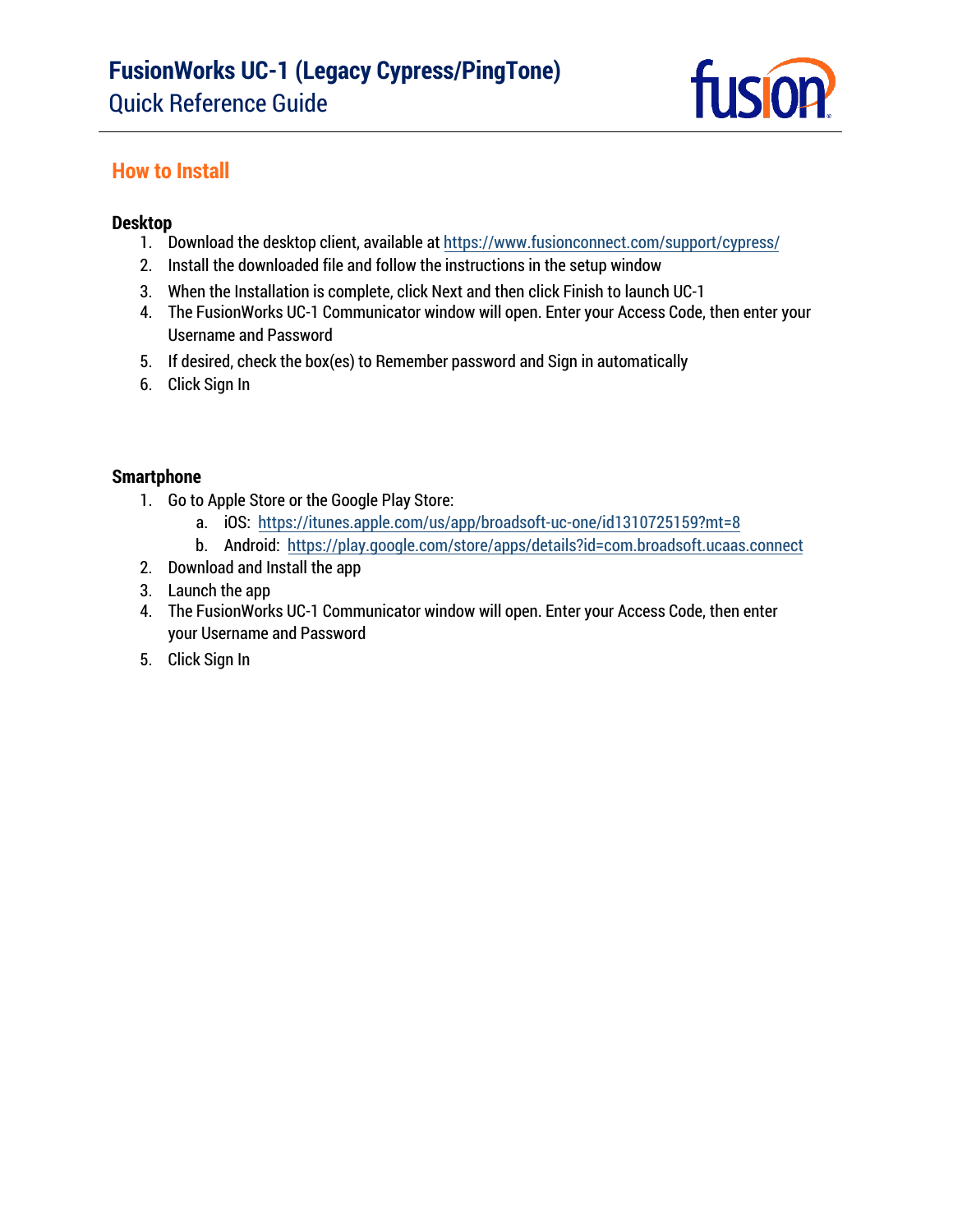

# **User Interface Layout: Desktop Client & Icons**

When you open the FusionWorks UC-1 Communicator for the first time, it defaults to your Contact list. The list will be empty. Use of the following methods to add contacts:

UC-One

Edit

File

A. Use the **Search and Dial** field to find people and add them to your Contacts

- B. Hit the + sign next to your name and click on the Contact icon
- C. In the Toolbar, click Contacts > New Contacts (or  $Ctrl + Alt + N$ ). Enter the contact details in the New Contact window that appears appear

Both B and C steps above will display the New Contact screen where you can enter your contact's details



Contacts Calls Conversations

Win

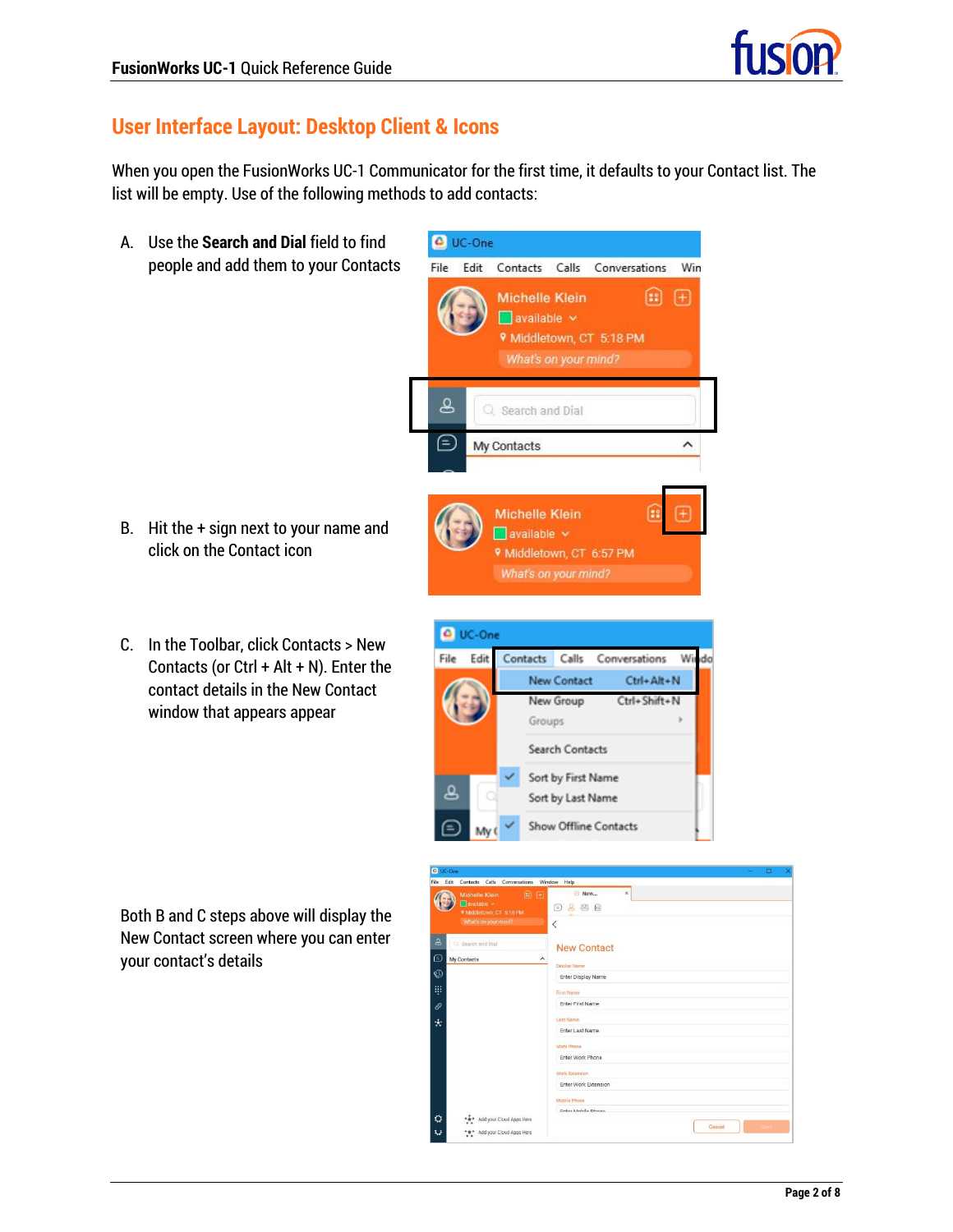

| <b>Contact Screen</b>                                                                                       | <b>Icon</b>                  | <b>Usage</b>                                                                                                                                           |
|-------------------------------------------------------------------------------------------------------------|------------------------------|--------------------------------------------------------------------------------------------------------------------------------------------------------|
| UC-One<br>×<br>Conversations<br>≫<br>Edit<br>Calls<br>File<br>Contacts<br><b>Michelle Klein</b><br>$^{(+)}$ | 8                            | $My Room - Your permanent communication$<br>room. Participants can dial in to your audio<br>bridge.                                                    |
| available v<br><b>V</b> Middletown, CT 10:54 AM                                                             | $\left( \pm \right)$         | Add Contact $-$ Opens window for adding a new<br>contact or a new group.                                                                               |
| What's on your mind?                                                                                        | ப்                           | <b>Contacts</b> - View your contact list.                                                                                                              |
| ப்<br>Q Search and Dial                                                                                     | $\circled{\scriptstyle \pm}$ | <b>Chat History</b> $-$ View previous chats.                                                                                                           |
| Θ<br>My Contacts (4)<br>∧<br>Alex Fernandez<br>Ø                                                            | R,                           | Call History $-$ View previous calls (All and<br>Missed Calls).                                                                                        |
| ş<br><b>Brenda Pennetti</b>                                                                                 |                              | <b>Dial Pad</b> $-$ Opens the dial pad in the display<br>area (main window) so you can make a call.                                                    |
| bp<br>6                                                                                                     | c                            | www.fusionconnect.com $-$ Visit the Fusion<br>website                                                                                                  |
| <b>Cesar Garcia</b><br>mobile <sup>15</sup><br>Atlanta, Georgia 10:54 AM                                    |                              | Hub Service - Allows integration into Office<br>365, Gmail G Suite and other applications                                                              |
| <b>Todd Poling</b><br>ιp                                                                                    |                              | Options - Opens Options area. Use for quick<br>access to set general preferences, audio/video<br>equipment, and call settings like Call<br>Forwarding. |
|                                                                                                             | $\mathcal{F}$                | <b>Chat</b> $-$ Start an instant message conversation<br>with a selected contact.                                                                      |
| dd your Cloud Apps Here                                                                                     |                              | Call - Make an IP audio call to a selected<br>contact.                                                                                                 |
|                                                                                                             | 同                            | Call from Phone - Make a Click To Dial call<br>from your desk phone (or secondary device).                                                             |
|                                                                                                             | <b>IC</b>                    | Video Call - Make a video call to a selected<br>client (VoIP).                                                                                         |
|                                                                                                             | $\overline{\mathbf{r}}$      | Share - Share either the whole screen or an<br>individual application.                                                                                 |
|                                                                                                             |                              | <b>Participant List</b> $-$ See a list of members in<br>your room                                                                                      |
|                                                                                                             |                              | Hub - Allows integration into Office 365, Gmail<br>G Suite and other applications                                                                      |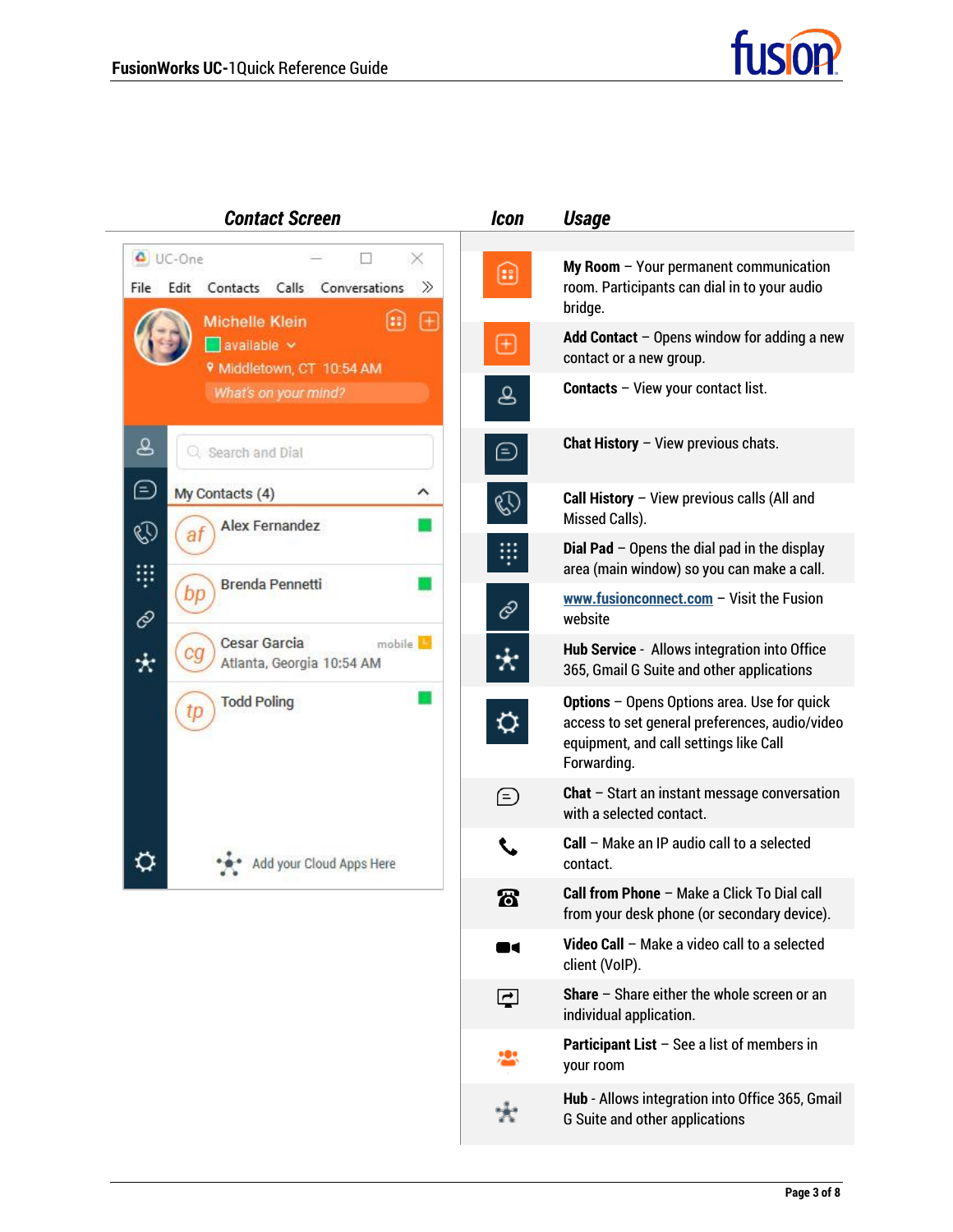

# **User Interface Layout: iPhone Client & Icons**

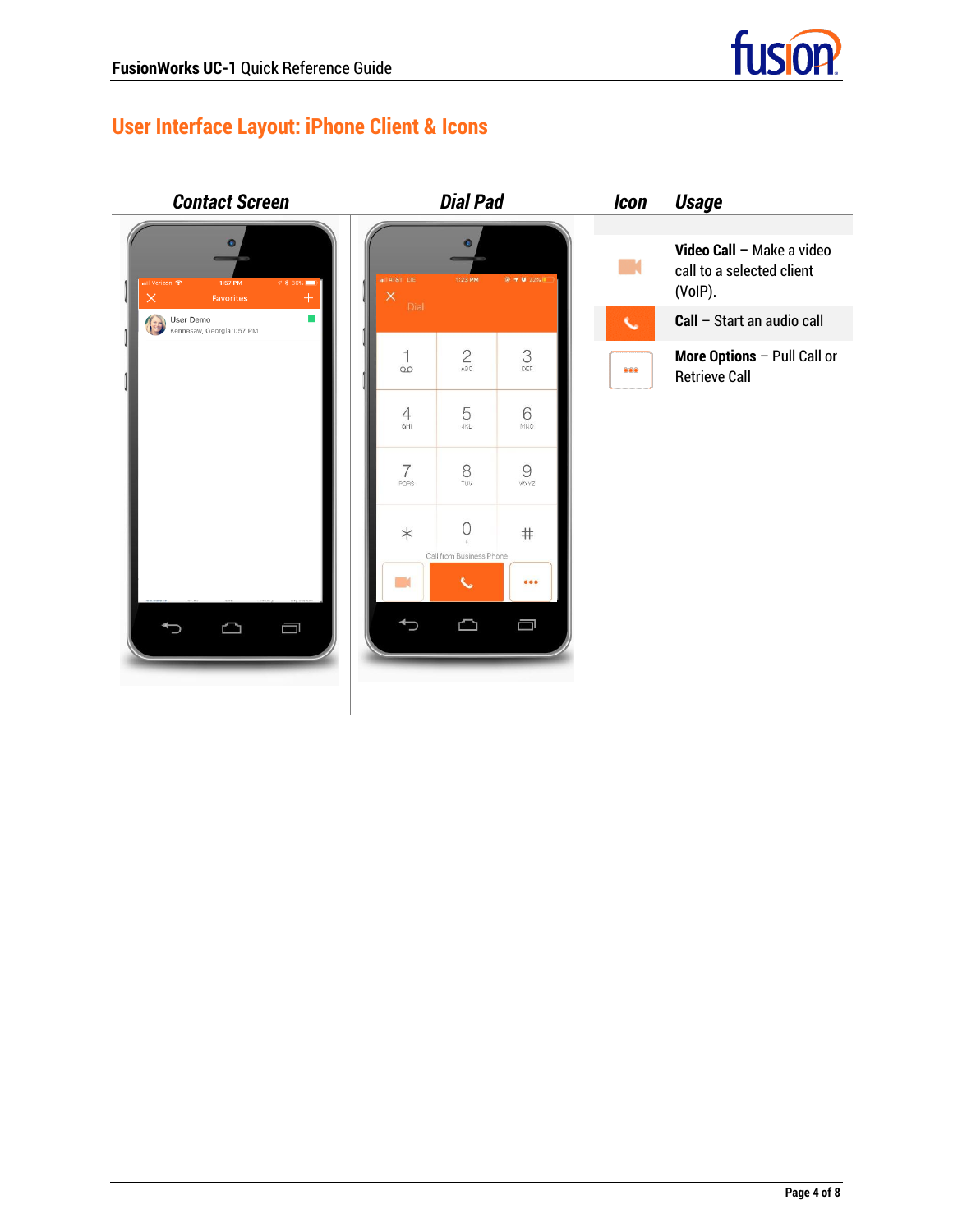# **Make Audio and Video Calls**

Audio and video calls can be made from several places within FusionWorks Communicator:

- **>** Contact list
- **>** Contact card
- **>** Dial Pad
- **>** Call History

#### **An Active Call**

*Desktop*



*Smartphone*



During a call you can:

- **>** Mute the microphone
- **>** Place call on Hold
- **>** Put call on Speaker
- **>** Enter conference access codes (if needed)
- **>** Move to a Video call
- **>** Place a second call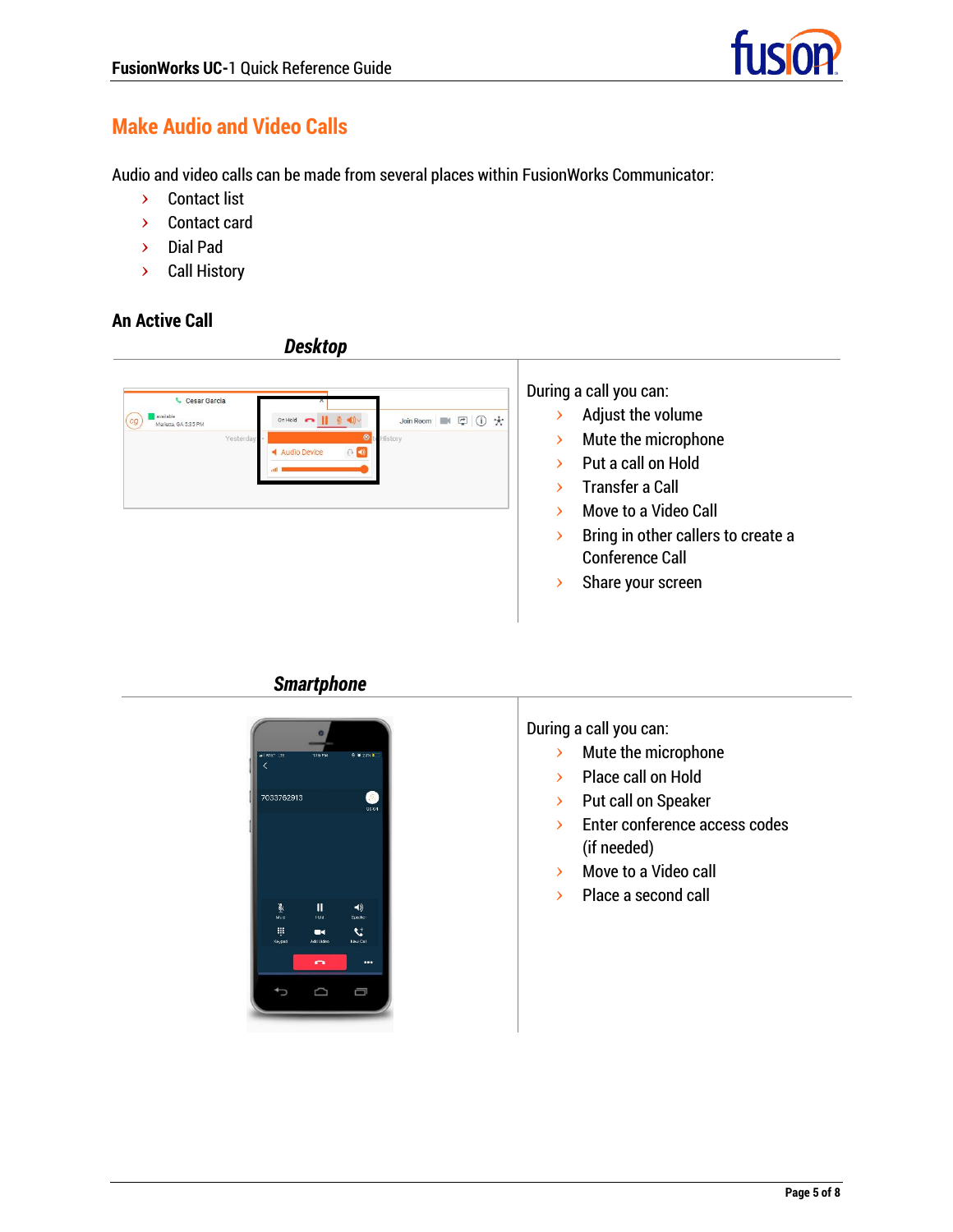

# **Select Audio Device on Desktop**

If you have multiple audio devices available for your microphone or speakers, select the preferred audio device before starting a call.

#### *Basic Instructions*

- 1. In top navigation bar, click **Calls**
- 2. In the drop down menu, select **Audio Device**
- 3. In the fly-out menu, select **Headset** or **Speakers**

#### *Advanced Instructions for More Audio/Video Settings*

- 1. In the top navigation bar, click **File**
- 2. In the drop down menu, select **Options**
- 3. Click on **Audio/Video** to open those settings
- 4. Under Audio, select the **Output** and **Input** devices you use for your headset and speakers



Using your desktop's operating system, you can select a default audio device. With Windows, go to Control Panel. With Mac, go to the System preferences for Sound.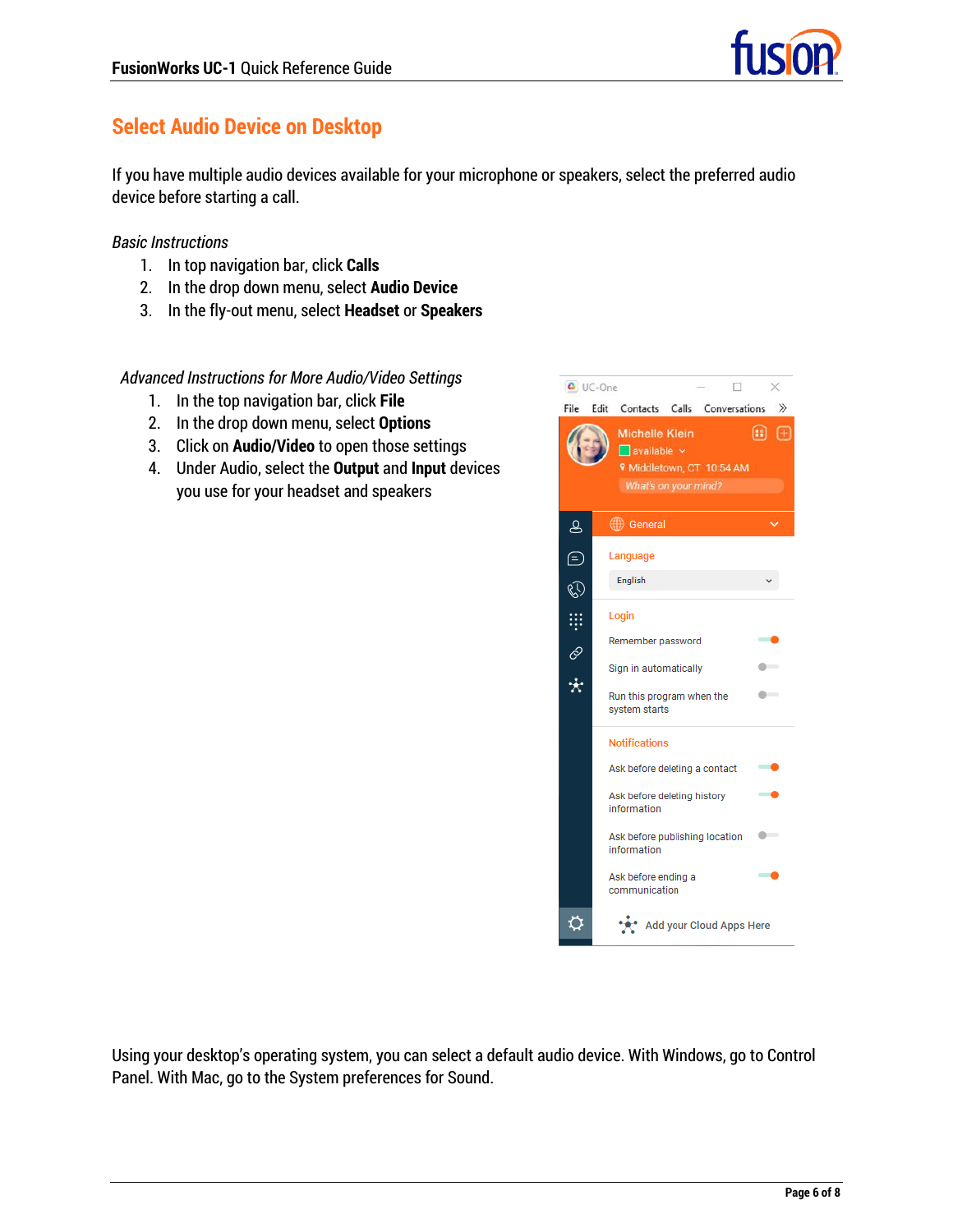

## **My Room**

My Room is an always-available virtual room you can use to chat or call with one or more people who join the room. From My Room it is easy to turn your chat into a conference call, video call, and screen share experience.

In My Room, there is **Room Info** consisting of a dial-in number with conference ID, and an option to email an invitation containing a link to your room for guests outside your organization.

Join someone else's Room by right-clicking their name on your Contact list, and selecting **Join Room**.



### *Desktop*

Invite others to your room by:

- **>** Drag and Drop from Contacts into My Room
- **>** Right-click My Room icon and select New Invitation for people within your organization (people who also have FusionWorks UC-1 Communicator)
- **>** Right-click My Room icon and select Email Guest Link for people outside your organization (without FusionWorks UC-1 Communicator). Guests click the hyperlink in the email and join your meeting through a web-browser. As guests attempt to enter My Room, you receive a notification and must accept each guest session.